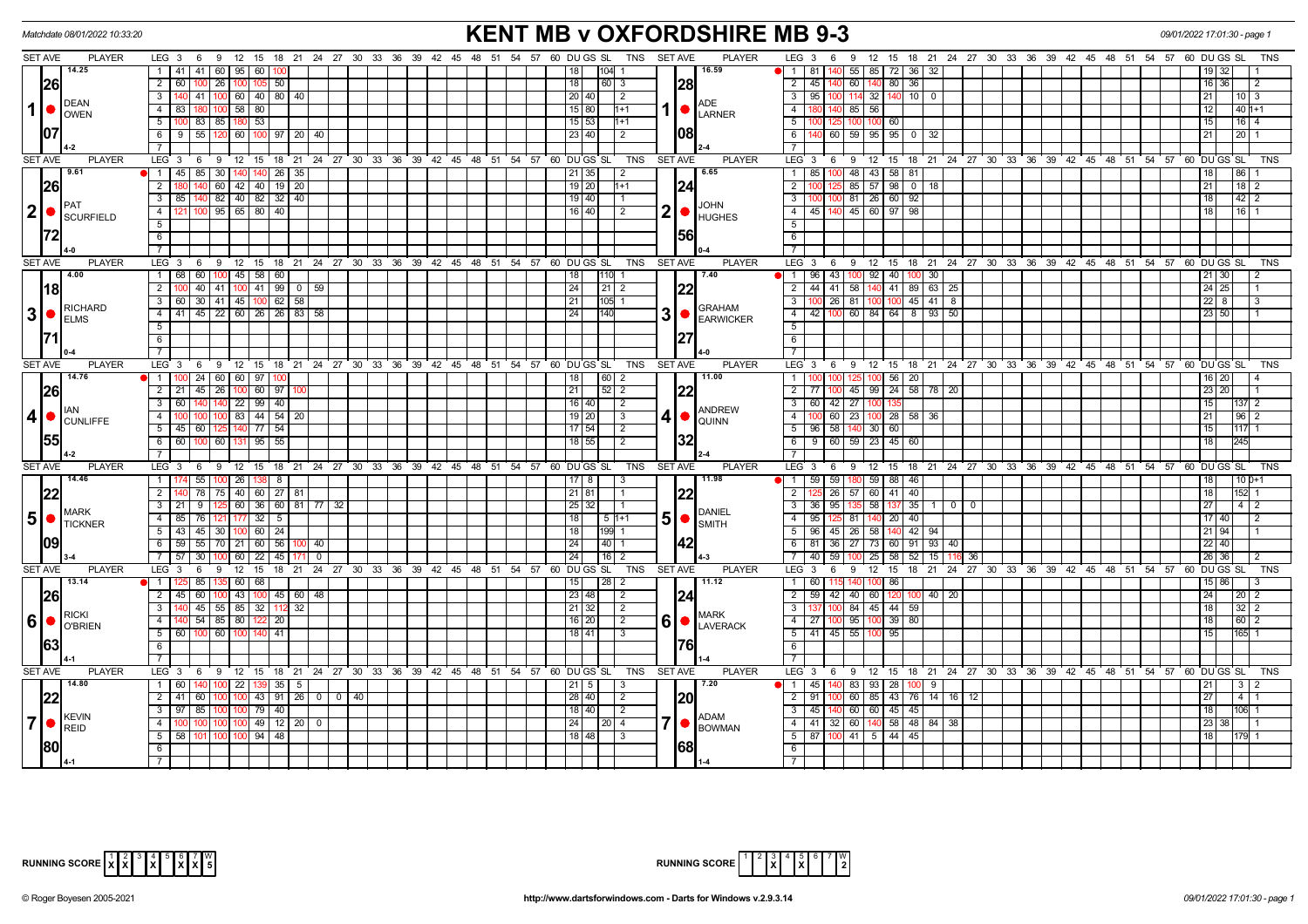|                |                | Matchdate 08/01/2022 10:33:20 |                                |                |                 |          |                           |               |                |                                                   |                        |                 |                |       |    |                               |             |                      |             |                  |                |             | <b>KENT MB v OXFORDSHIRE MB 9-3</b> |                                         |                       |                 |                                 |              |                                            |  |                                     |         | 09/01/2022 17:01:39 - page 2                 |  |                 |                        |                |  |  |
|----------------|----------------|-------------------------------|--------------------------------|----------------|-----------------|----------|---------------------------|---------------|----------------|---------------------------------------------------|------------------------|-----------------|----------------|-------|----|-------------------------------|-------------|----------------------|-------------|------------------|----------------|-------------|-------------------------------------|-----------------------------------------|-----------------------|-----------------|---------------------------------|--------------|--------------------------------------------|--|-------------------------------------|---------|----------------------------------------------|--|-----------------|------------------------|----------------|--|--|
|                | <b>SET AVE</b> | <b>PLAYER</b>                 | LEG <sub>3</sub>               | - 6            | 9               | 12<br>15 | 18                        | 21 24         |                | 27 30 33 36 39                                    |                        | 42              | 45             | 48 51 |    | 54 57                         | 60 DU GS SL |                      |             | TNS              | <b>SET AVE</b> |             | <b>PLAYER</b>                       | LEG <sub>3</sub><br>-6                  | -9                    | 12              | 15                              |              |                                            |  | 18 21 24 27 30 33 36 39 42 45       | 48 51   | 54 57                                        |  | 60 DU GS SL     |                        | <b>TNS</b>     |  |  |
|                |                | 10.20                         | $\blacksquare$                 | 96             |                 |          |                           |               |                |                                                   |                        |                 |                |       |    |                               |             | $14 \mid 47$         |             |                  |                |             | 10.73                               | 551<br>$\mathbf{1}$                     | 26                    | 82              |                                 |              |                                            |  |                                     |         |                                              |  | 12 I            |                        | 1580+1         |  |  |
|                | 25             |                               | 2                              | 46   96        | 82              |          | $45$ 100 90 27            |               |                |                                                   |                        |                 |                |       |    |                               |             | 21                   | $15$   1    |                  |                | 25          |                                     | 2 <sup>1</sup><br>60                    | $\overline{22}$       | - 98            | 29 127 30 10                    |              |                                            |  |                                     |         |                                              |  | 23 10           |                        | $\overline{2}$ |  |  |
|                |                | <b>DARREN</b>                 | $\overline{3}$                 |                |                 | 59       | 45 84 71                  |               |                |                                                   |                        |                 |                |       |    |                               |             | 20                   |             |                  |                |             |                                     | $\overline{3}$<br>95                    | 55                    |                 | 44<br>60                        |              |                                            |  |                                     |         |                                              |  | 18 <sup>1</sup> | 56   1                 |                |  |  |
| 8 •            |                | <b>BOOTES</b>                 | $\overline{4}$                 | 42   81        | 83              | 45       |                           |               |                |                                                   |                        |                 |                |       |    |                               |             | 15                   | 10I 1       |                  | 8              |             | <b>JON</b><br>JUKES                 | $\overline{4}$                          | 87<br>58 <sub>1</sub> |                 | 68 8                            |              |                                            |  |                                     |         |                                              |  | 17 I 8          |                        |                |  |  |
|                |                |                               | 5<br>55                        |                | $100$ 55        |          | 125 40 34 72 20           |               |                |                                                   |                        |                 |                |       |    |                               |             | 23 20                |             | 2                |                | <b>1011</b> |                                     | 5<br>85<br>551                          | 140                   | 45              | 43 82 19                        |              |                                            |  |                                     |         |                                              |  | 21              | 32 I                   |                |  |  |
|                | 95             |                               | - 6<br>45 I                    |                | 140 85 97 94 40 |          |                           |               |                |                                                   |                        |                 |                |       |    |                               |             | 18 40                |             |                  |                |             |                                     | 6<br>95                                 |                       |                 | 85 57 96 34                     |              |                                            |  |                                     |         |                                              |  | 18 I            | 34 I 1                 |                |  |  |
|                |                |                               |                                |                |                 |          |                           |               |                |                                                   |                        |                 |                |       |    |                               |             |                      |             |                  |                |             |                                     |                                         |                       |                 |                                 |              |                                            |  |                                     |         |                                              |  |                 |                        |                |  |  |
|                | <b>SET AVE</b> | <b>PLAYER</b>                 | $LEG$ 3                        |                | 9               | 12<br>15 | 18                        | $^{\circ}$ 21 |                | $24$ 27 30 33 36                                  | $\degree$ 39 $\degree$ |                 | $142$ 45 48 51 |       |    | $54$ $57$ $60$ $DU$ $GS$ $SL$ |             |                      |             | <b>TNS</b>       | <b>SET AVE</b> |             | <b>PLAYER</b>                       | $LEG$ 3<br>- 6                          | 9                     | 12              | 18<br>15                        |              |                                            |  | 21 24 27 30 33 36 39 42 45          | $48$ 51 | $54$ 57 60 DUGS SL                           |  |                 |                        | <b>TNS</b>     |  |  |
|                |                | 12.32                         | $\mathbf{1}$                   | 60             | 60              |          | 63                        |               |                |                                                   |                        |                 |                |       |    |                               |             | 18                   | $18$   3    |                  |                |             | 9.75                                | 82 <sub>1</sub>                         | 60                    | 45              | $-41$                           | 130 46       |                                            |  |                                     |         |                                              |  | 20146           |                        |                |  |  |
|                | 25             |                               | $\overline{2}$                 | 43             | 60              |          | $41 \ 81$                 | 15 I 8        |                |                                                   |                        |                 |                |       |    |                               |             | $\overline{22}$<br>8 |             | $\overline{2}$   |                | 23          |                                     | $\overline{2}$<br>40                    | 60                    |                 | $24 \overline{67} \overline{0}$ |              |                                            |  |                                     |         |                                              |  | 211             | 30   2                 |                |  |  |
|                |                | <b>DAVID</b><br><b>HEATH</b>  | $\overline{\cdot \cdot \cdot}$ | 99             |                 | 62       |                           |               |                |                                                   |                        |                 |                |       |    |                               |             | 15 62                |             | $\overline{3}$   |                | 44          | <b>DARREN</b>                       | $3 \overline{81}$                       | 82 47 30              |                 |                                 |              |                                            |  |                                     |         |                                              |  |                 | $161$ 1                |                |  |  |
| 9 <sup>1</sup> |                |                               | $\overline{4}$<br>60           |                |                 |          | $45 \mid 83 \mid 53 \mid$ | 60            |                |                                                   |                        |                 |                |       |    |                               |             | $21$ 60              |             | $\overline{2}$   | 9 <sup>1</sup> |             | HAMMOND                             | $\overline{4}$<br>43                    | 140                   |                 | $\overline{34}$<br>19           |              |                                            |  |                                     |         |                                              |  | 18 <sup>1</sup> | $\sqrt{40}$ 3          |                |  |  |
|                |                |                               | 5                              |                |                 |          | 62 95 45 80 139 47 33     |               |                |                                                   |                        |                 |                |       |    |                               |             | $21$ 33              |             |                  |                |             |                                     | 5<br>$\overline{22}$                    |                       |                 | 85 100 45 60 99 43              |              |                                            |  |                                     |         |                                              |  | 21              | $147$ 1                |                |  |  |
|                | 64             |                               | 6                              |                |                 |          |                           |               |                |                                                   |                        |                 |                |       |    |                               |             |                      |             |                  |                |             |                                     | 6                                       |                       |                 |                                 |              |                                            |  |                                     |         |                                              |  |                 |                        |                |  |  |
|                |                |                               |                                |                |                 |          |                           |               |                |                                                   |                        |                 |                |       |    |                               |             |                      |             |                  |                |             |                                     | $\overline{7}$                          |                       |                 |                                 |              |                                            |  |                                     |         |                                              |  |                 |                        |                |  |  |
|                | <b>SET AVE</b> | <b>PLAYER</b>                 | LEG <sup>3</sup>               | - 6            | 9               | 12<br>15 | ີ 18                      |               |                | $21 \quad 24 \quad 27 \quad 30 \quad 33 \quad 36$ |                        | 39 <sup>°</sup> |                |       |    | 42 45 48 51 54 57 60 DUGS SL  |             |                      |             | <b>TNS</b>       | <b>SET AVE</b> |             | <b>PLAYER</b>                       | LEG <sub>3</sub><br>- 6                 | 9                     | ີ 12            |                                 |              |                                            |  |                                     |         | 15 18 21 24 27 30 33 36 39 42 45 48 51 54 57 |  | 60 DU GS SL     |                        | <b>TNS</b>     |  |  |
|                |                | 10.98<br><b>DAVE</b><br>SAINT | $\blacksquare$<br>97           | 25             |                 | 59       | $\sqrt{20}$               | $\circ$ 1     | $\mathbf{0}$   |                                                   |                        |                 |                |       |    |                               |             | 24                   | $20$   2    |                  |                |             | 17.79                               | 86                                      | 41                    | 77              | 41                              | 8            | 40                                         |  |                                     |         |                                              |  | 24   40         |                        |                |  |  |
|                | 24             |                               |                                | 60             | 99              |          | $37$ 47                   | 20            |                |                                                   |                        |                 |                |       |    |                               |             | 19 20                |             | $\overline{2}$   |                | 22          |                                     | $\overline{2}$<br>46                    | 32                    | 85              | 18                              | 30           |                                            |  |                                     |         |                                              |  | 211             | $10$   2               |                |  |  |
|                |                |                               | $\overline{\mathbf{3}}$        | 96             | 60              |          | 57 60 56 72               |               |                |                                                   |                        |                 |                |       |    |                               |             | 21 72                |             |                  |                |             | <b>AARON</b>                        | 3<br>66                                 | $15 \ 53$             | 80              | 99                              |              |                                            |  |                                     |         |                                              |  | 18 <sup>1</sup> | 88 T                   |                |  |  |
| <b>d</b>       |                |                               | $\overline{4}$<br>32           |                | 60              | 42<br>83 | 81                        |               |                |                                                   |                        |                 |                |       |    |                               |             | 18                   | $03$ 1      |                  | 10 ●           |             | <b>STEVENS</b>                      | $\overline{4}$<br>29<br>43 <sup>1</sup> | 95                    |                 | 33 <sup>1</sup>                 | $90 \mid 40$ |                                            |  |                                     |         |                                              |  | 20140           |                        |                |  |  |
|                |                |                               | 5                              | $41$ 85        |                 |          | 85 58 56 36               |               |                |                                                   |                        |                 |                |       |    |                               |             | 20 36                |             |                  |                |             |                                     | $5 \vert$<br>71<br>-57 I                |                       | $49$ 57         | 37<br>100                       |              |                                            |  |                                     |         |                                              |  | 18 I            | 130L 1                 |                |  |  |
|                | 23             |                               | $6\overline{6}$<br>85          |                |                 | $60$ 76  | 40                        |               |                |                                                   |                        |                 |                |       |    |                               |             | 17 40                |             |                  |                | 12          |                                     | 39<br>$6\overline{6}$                   | 59 71 66              |                 | 73<br>47                        |              |                                            |  |                                     |         |                                              |  | 18 <sup>1</sup> |                        |                |  |  |
|                |                |                               |                                |                |                 |          |                           |               |                |                                                   |                        |                 |                |       |    |                               |             |                      |             |                  |                |             |                                     | $\overline{7}$                          |                       |                 |                                 |              |                                            |  |                                     |         |                                              |  |                 |                        |                |  |  |
|                | <b>SET AVE</b> | <b>PLAYER</b>                 | LEG <sub>3</sub>               | - 6            | -9              | 12<br>15 | 18                        |               |                | 21 24 27 30 33 36 39                              |                        |                 | 42 45 48       |       | 51 | 54<br>57                      | 60 DU GS SL |                      |             | <b>TNS</b>       | <b>SET AVE</b> |             | <b>PLAYER</b>                       | LEG <sub>3</sub><br>- 6                 | -9                    | 12              | - 15                            |              |                                            |  | 18 21 24 27 30 33 36 39 42 45 48 51 |         | 54 57                                        |  | 60 DUGS SL      |                        | <b>TNS</b>     |  |  |
|                |                | 10.34                         |                                |                | 60              | 45<br>41 | 85                        | 95   0        | $\overline{0}$ |                                                   |                        |                 |                |       |    |                               |             | 27                   | 20          |                  |                |             | 9.74                                | 60<br>57                                | 38                    | 41              | 22<br>-60 I                     | 180          | $23$ 10 10                                 |  |                                     |         |                                              |  | 30   10         |                        | $D+1$          |  |  |
|                | 24             |                               | 2                              | 60             | 60              |          | $58$ 49 60 94 20          |               |                |                                                   |                        |                 |                |       |    |                               |             | 23 20                |             | $\overline{1}$ 1 |                | 21          |                                     | 2 <sup>1</sup><br>81<br>22              | 58                    | 140             | 76 84 20                        |              |                                            |  |                                     |         |                                              |  | 21              | $\vert 20 \vert 1$     |                |  |  |
|                |                | FRED                          | $\overline{3}$                 | 60             | 81              |          | 78 62 30                  | 10            |                |                                                   |                        |                 |                |       |    |                               |             | 20 10                |             | $D+1$            |                |             | <b>RICHARD</b>                      | $3 \mid 41$                             |                       | $30 \quad 41$   | 46 T<br>100                     |              |                                            |  |                                     |         |                                              |  | 21              | $\vert 24 \vert 3$     |                |  |  |
| ∣1             |                | <b>BOX</b>                    | $\overline{4}$                 | 78             |                 |          | 97 36 0 16                |               |                |                                                   |                        |                 |                |       |    |                               |             | 19 16                |             | $\overline{12}$  | 11             |             | <b>MEADOWS</b>                      | $\overline{4}$                          | 60 45                 |                 | 56 65                           |              |                                            |  |                                     |         |                                              |  | 18 <sup>1</sup> | 40 2                   |                |  |  |
|                |                |                               | 5                              |                |                 | 53   68  |                           |               |                |                                                   |                        |                 |                |       |    |                               |             | 14   68              |             | l 3              |                |             |                                     | $5 \mid 98$                             | 60 83                 |                 | 40                              |              |                                            |  |                                     |         |                                              |  | 15 <sup>1</sup> | $120$   1              |                |  |  |
|                | l13l           |                               | 6                              |                |                 |          |                           |               |                |                                                   |                        |                 |                |       |    |                               |             |                      |             |                  |                | 91          |                                     | 6                                       |                       |                 |                                 |              |                                            |  |                                     |         |                                              |  |                 |                        |                |  |  |
|                |                |                               | $\overline{7}$                 |                |                 |          |                           |               |                |                                                   |                        |                 |                |       |    |                               |             |                      |             |                  |                |             |                                     | $\overline{7}$                          |                       |                 |                                 |              |                                            |  |                                     |         |                                              |  |                 |                        |                |  |  |
|                | <b>SET AVE</b> | <b>PLAYER</b>                 | LEG <sub>3</sub>               |                | -9              | 12<br>15 | 18                        | 21            | 24             | 27 30 33 36 39 42 45 48 51                        |                        |                 |                |       |    | $54$ 57 60 DUGS SL            |             |                      |             | <b>TNS</b>       | <b>SET AVE</b> |             | <b>PLAYER</b>                       | LEG <sub>3</sub><br>- 6                 | - 9                   | 12              | 15<br>18                        | 21           |                                            |  |                                     |         | 24 27 30 33 36 39 42 45 48 51 54 57          |  |                 |                        | 60 DUGS SL TNS |  |  |
|                |                | 11.40                         | 11                             |                |                 |          | 99                        | 40            | 59<br>-21      |                                                   |                        |                 |                |       |    |                               |             | 26 2                 |             |                  |                |             | 10.64                               |                                         |                       | 96              | 60                              | 44           | 94                                         |  |                                     |         |                                              |  | 24              | 16 I                   |                |  |  |
|                | <u> 19</u>     |                               | $\overline{2}$                 | 26             | 85              |          | $100$ 44 60 61 0 21       |               |                |                                                   |                        |                 |                |       |    |                               |             | 27                   | 4   2       |                  | 119            |             |                                     | $\overline{2}$<br>59                    | 11 I                  | 180 83          | 104 24 20                       |              |                                            |  |                                     |         |                                              |  | 30 20           |                        | $h+1$          |  |  |
|                |                | <b>TREVOR</b>                 | 3<br>63                        | 60             |                 | 60       | 51                        | 26            |                |                                                   |                        |                 |                |       |    |                               |             | $\overline{21}$      | $6 \mid 2$  |                  |                |             | <b>ANDREW</b>                       | $\mathbf{3}$<br>40                      | 81                    |                 | 39                              | 20           |                                            |  |                                     |         |                                              |  | 21   20         |                        |                |  |  |
|                | I2 ●           | <b>THOMPSON</b>               | $\overline{4}$<br>-81          | 76             |                 | 78       | 86 30                     | - 6 I         | 4              |                                                   |                        |                 |                |       |    |                               |             | 24 <br>4             |             | $\overline{1}$   |                |             | 12 CHARLETT                         | $\overline{4}$<br>85<br>41 I            | 43                    | 85              | 59 58 83                        |              | 15                                         |  |                                     |         |                                              |  | 24              | 32                     |                |  |  |
|                |                |                               | 5<br>60                        | 59             |                 | 45<br>76 | 81                        |               | 20 0 20        |                                                   |                        |                 |                |       |    |                               |             | 26 20                |             |                  |                |             |                                     | 5                                       | 45                    | $\overline{24}$ | 44<br>85                        | 71           | 28                                         |  |                                     |         |                                              |  | 24              | $\boldsymbol{\Lambda}$ |                |  |  |
|                | <u>1771</u>    |                               | 6<br>$25 \mid$                 |                | 45              |          | $125$ 40 42 90            |               |                |                                                   |                        |                 |                |       |    |                               |             | 21                   | $34 \mid 2$ |                  |                | 74          |                                     | $6 \mid 41$                             |                       | 140 60          | $60$ 52 28                      |              | 20                                         |  |                                     |         |                                              |  | $22$ 20         |                        |                |  |  |
|                |                |                               |                                | $95$   95   80 |                 |          | 26 100 32 43 001          |               |                | 27                                                |                        |                 |                |       |    |                               |             | 30                   | $3 \mid 1$  |                  |                |             |                                     | 7 85                                    |                       |                 |                                 |              | 60   26   60   60   23   73   58   24   32 |  |                                     |         |                                              |  | 30 32           |                        |                |  |  |

| urfield 26.72:<br><b>OP</b><br>Dot S | IOP:<br>Daniel Smith 22.42                                                                                                         |
|--------------------------------------|------------------------------------------------------------------------------------------------------------------------------------|
| RUNNING SCORE XX<br>.<br>.           | 112 W<br><b>RUNNING SCORE</b><br>.<br>$\overline{\phantom{a}}$<br>$\overline{\phantom{a}}$<br>$\overline{\phantom{a}}$<br>.<br>. . |